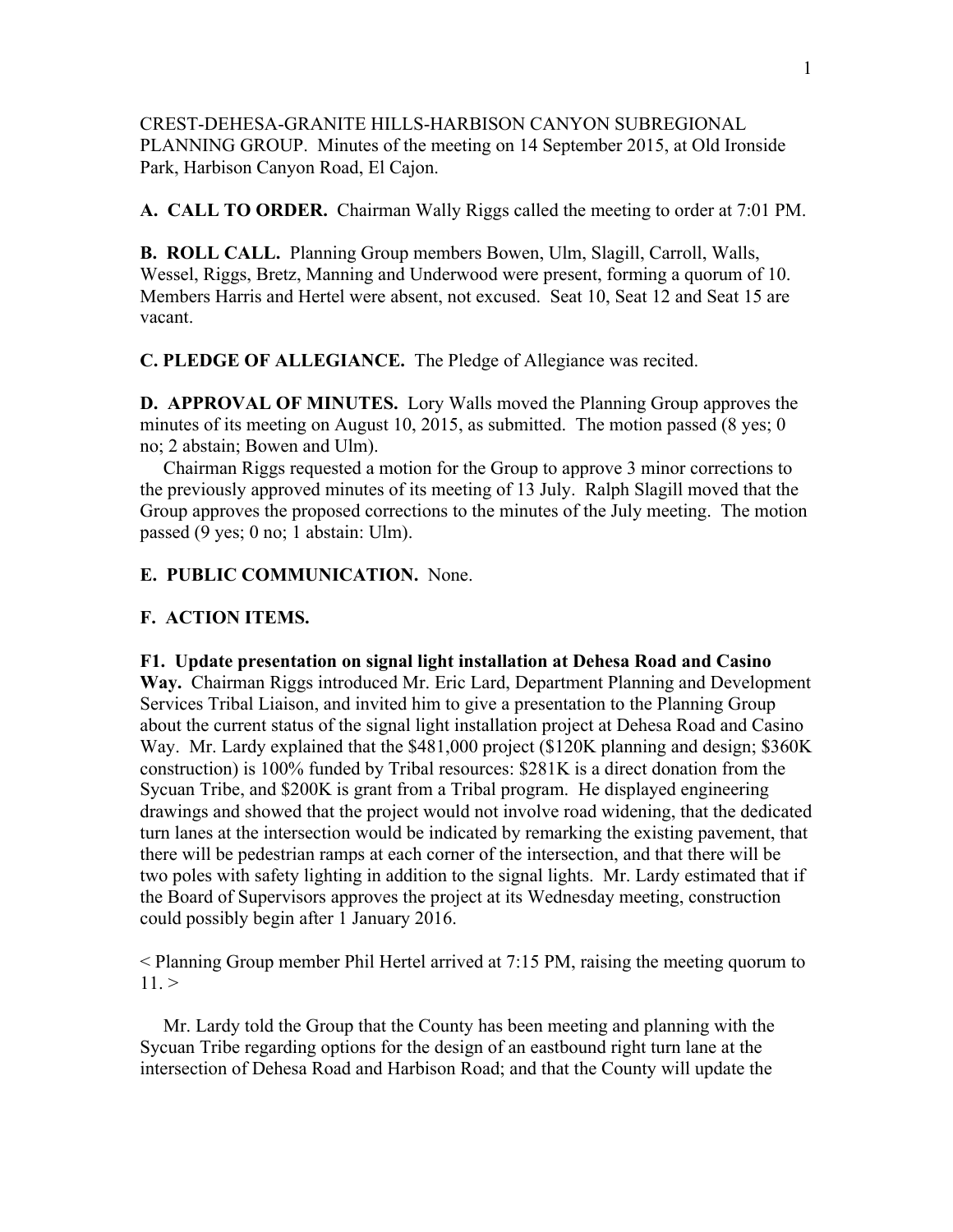Dehesa Valley Community Council at its upcoming meeting about the status of the Dehesa School caution lights project.

This agenda item was informative only, with no Group action.

**F2. PDS2015-STP-15-015, Application for installation of unmanned wireless telecommunications facility at Rainbow Market in Crest.** Chairman Riggs invited Smartlink representative Adam Stone, on behalf of T-Mobile, to describe to the Planning Group the proposed application for installation of a T-Mobile unmanned wireless telecommunications facility at Rainbow Market in Crest; Riggs also introduced Doug Thompson and Jarrett Ramaiya, County staff persons from Department of Planning and Development Services, who were available as information resources concerning planning for the project.

 Mr. Stone distributed handouts of detailed project plan drawings; and also of photosimulation views of the proposed project from several different perspectives, contrasted to the existing site conditions. Nine 8-foot tall panel antennas would be mounted near the top of three sides (3 panels per side) of a 35-foot tall tower, with a large clock face on the fourth side; the tower would be constructed at the south end of the existing Rainbow Market building.

 Planning Group members questioned why the proposed T-Mobile antennas were not co-located with one of the three other existing cellular telephone antenna sites in Crest; why a faux tree design was not proposed for supporting the antennas; what sort of noise and light at night would be associated with the completed project; and why was the Crest community not consulted or included in choosing a design for the proposed project. Mr. Stone, Mr. Thompson and Mr. Ramaiya informed the Group that only the selected new site provided the desired improvements in T-Mobile service for more complete coverage in the Crest area, particularly for emergency and crises situations; that disguising cellular telephone antennas on built structures such as water tanks and clock towers is now favored over faux trees in most situations; that the noise and night light impacts of the project would comply with all applicable County codes; and that the County Department of Planning and Development Services intended the present meeting to be the means of gathering community input about the design of the proposed project.

 Members of the public expressed concerns and asked questions about who in the Crest Community were notified about preparation of the application for the proposed project; about how the proposed design did not fit the Crest community character; about the potential adverse health impacts and public health issues associated with cellular telephone transmissions from antenna sites; about negative impacts to property taxes associated with installation of wireless telecommunications facilities; and about the County approval process and time frame for such a project. Stone, Thompson and Ramaiya responded that only the immediately adjacent property owners were notified about the proposed project; that the location is in a commercial zone; that alleged public health issues could not be considered as a factor in the County's approval process for telecommunications facilities; that alleged property devaluation is not considered relevant to the approval process; that after the project application is approved, it would take 4 to 8 weeks to obtain a building permit, and about 1 month to carry out and complete construction.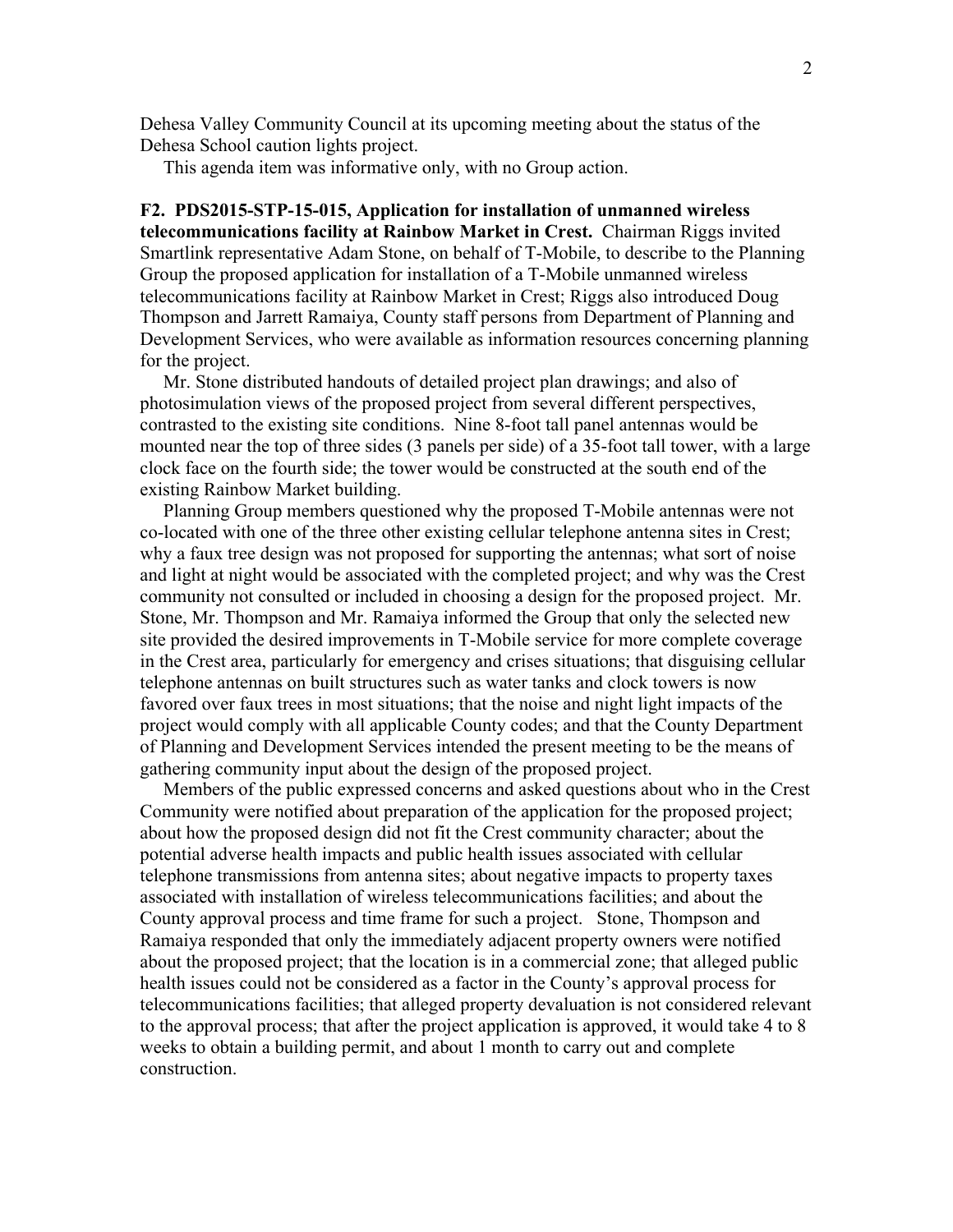Closing comments from Planning Group members were that the proposed project tower structure is outsized and does not suit the existing community character; that the residents of Crest should have been involved in choosing an appropriate project design that fits the community character; that there should be an opportunity for public input to be gathered to design something appropriate for Crest; and that the Crest Community Association could provide the means for having a public meeting to involve the entire community. Mr. Ramaiya responded that the County and project applicant would be happy to have such a meeting.

 Mary Manning moved that the Planning Group does not recommend approval of the proposed site and design for the T-Mobile wireless telecommunications facility described in the presentation for PDS2015-STP-15-015. The motion passed (11 yes; 0 no; 0 abstain).

## **F3. Request for exemption of a site plan permit for a proposed two story single family dwelling at 446 Sanat Village, Granite Hills, APN 512-120-06 (George**

**Gazallo).** Chairman Riggs introduced the project applicant, Mr. George Gazallo, and recalled that the Planning Group had a presentation about this project about a year ago, without taking action. Mr. Gazallo explained that the proposed project is to build a 2story single family dwelling on an approximately 100-acre lot; the County maintains that a prior 1989 Tentative Map for subdivision of the lot required a site plan with dedicated Open Space, etc.; Mr. Gazallo maintains the project is construction of a single family dwelling, not a subdivision project, and should be exempt from the site plan permit ordinance requirement intended for subdivision projects. Mr. Gazallo accepts the need for a site plan with Open Space, if the lot is subdivided in the future.

 Phil Hertel moved the Planning Group affirms that it recommends an exemption of a site plan permit for the proposed two story single family dwelling at 446 Sanat Village, Granite Hills, APN 512-120-06. The motion passed (11 yes; 0 no; 0 abstain).

## **G. GROUP BUSINESS.**

**G1. Announcements and correspondence.** Chairman Riggs announced that on September 25, 2015, LAFCO would consider and act on the proposal to dissolve the Rural Fire Protection District.

 Wally Riggs announced also that his family's appeal to the Bureau of Indian Affairs was approved, and the BIA was remanded to take into account impacts to non-Indians when considering applications for fee-to-trust conversions of Tribal land. (The Riggs' appeal objected to their loss of a legal easement owned and used by them, as an impact of the conversion of private property purchased by the Sycuan Band into sovereign Tribal Reservation land.)

**G1a. Consideration of applicants for vacant seats.** None.